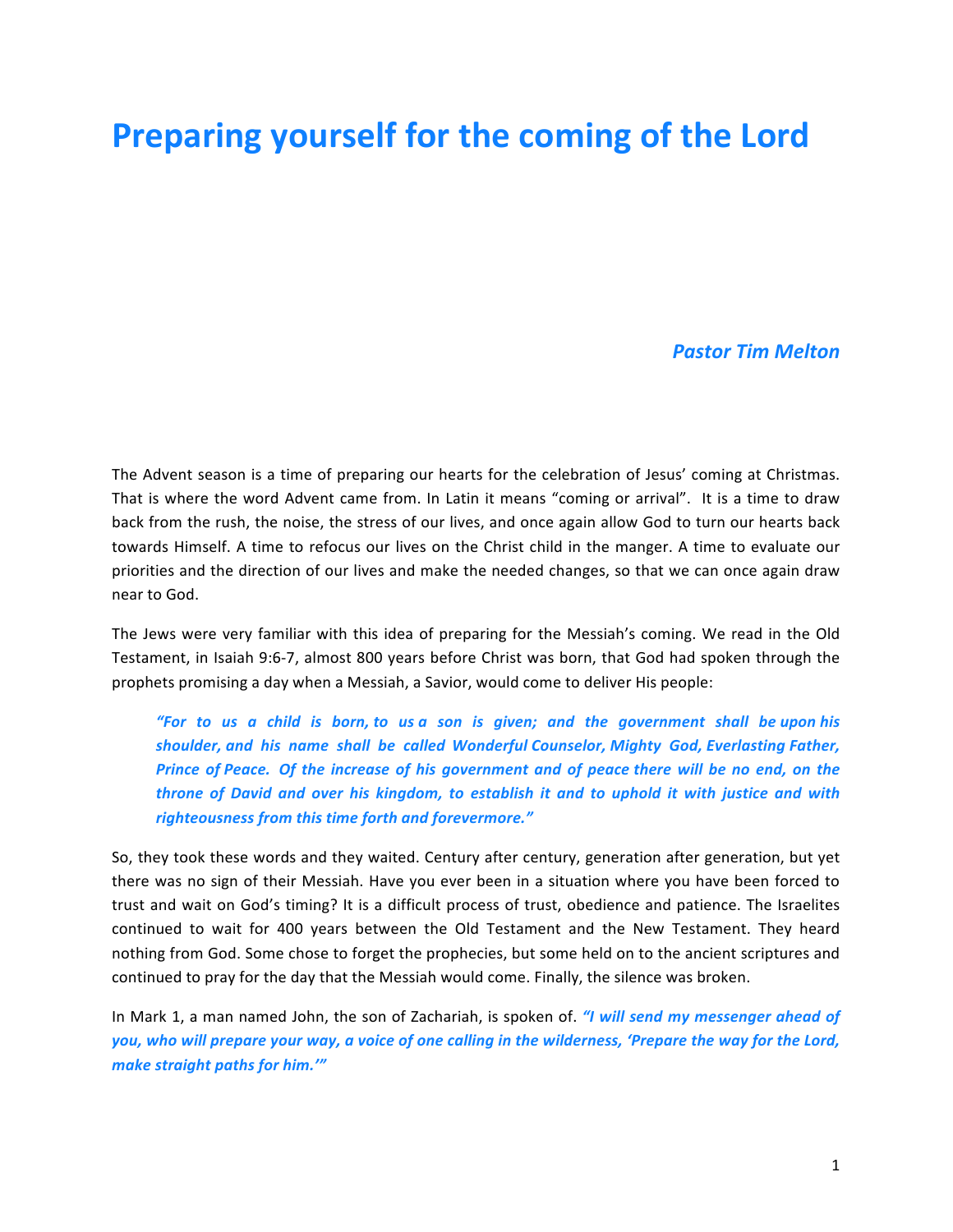This "John" would come to be known as John the Baptist, and he was to prepare the way for Jesus' coming. John had been prophesized about centuries earlier, in Isaiah 40:3-5:

"A voice of one calling: 'In the wilderness prepare the way for the LORD; make straight in the *desert a highway for our God. Every valley shall be raised up, every mountain and hill made low;* the rough ground shall become level, the rugged places a plain.'"

In Isaiah's time in history, the roads were much worse than they are today. When a king wanted to travel from one city to another, he would send out hundreds or even thousands of workers. They would clear the road of stones and fallen trees. They would level out the tough terrain. They would do whatever was necessary to "prepare the way for their king".

Spiritually speaking, John would play a similar role in preparing the hearts of the people for the coming of Jesus Christ, the King of kings. John was to be the forerunner or the herald of Jesus Christ. He was to come and call people to repentance. He would call people away from empty religious rituals and back to an intimate relationship with God. He was to prepare the way for Christ's coming.

We, also, are to prepare our hearts for the coming of the King during this season of Advent. It is a time to put aside whatever is hindering our walk with Christ. We should evaluate our priorities and direction of our lives. Ask God to help us make the needed adjustments and ask God to turn our hearts back towards Him. Ask God to reveal if there is any impure way in us, and trust Him to remove it. James 4:8 instructs us to draw near to God and He will draw near to us.

So, the question is, "How do we prepare our hearts for the coming of the Lord?"

Advent is the simple focus of making less of the world and making more of God in our lives. It is intentionally fixing our eyes on Jesus. If we do not intentionally fix our eyes on Jesus, we will automatically focus on lesser things. We will covet the superficial things of the world. We will fight over the petty. We will miss the coming of the King, just like some many people did that first Christmas in Bethlehem.

In scripture we see that this "making much of God" is accomplished in our lives in two ways. From one side, it is a work of God; from the other, it is an act of faith on our part. We see this combination in Philippians 2:12-13. Verse 12 instructs us to "Work out your own salvation with fear and trembling." This makes it sound very clearly that it is up to us to figure out and accomplish the work of salvation in our lives. But then we read verse 13 that says, "For it is God who works in you, both to will and to work *for his good pleasure."* This sounds very clearly that the ongoing work of salvation in our lives is the work of God. So, which is it? It is both. It is the same with "making much of God" in our lives. As followers of Christ, if God is to become much in our lives, it will be accomplished jointly by God, through us, as God works in our lives.

Let's first consider God's work in this process of "making much of Himself" in our lives. We see throughout scripture that God initiates or at least allows people to pass through situations that reveal to them the character of God. God brings about situations that allow people to not just know about Him,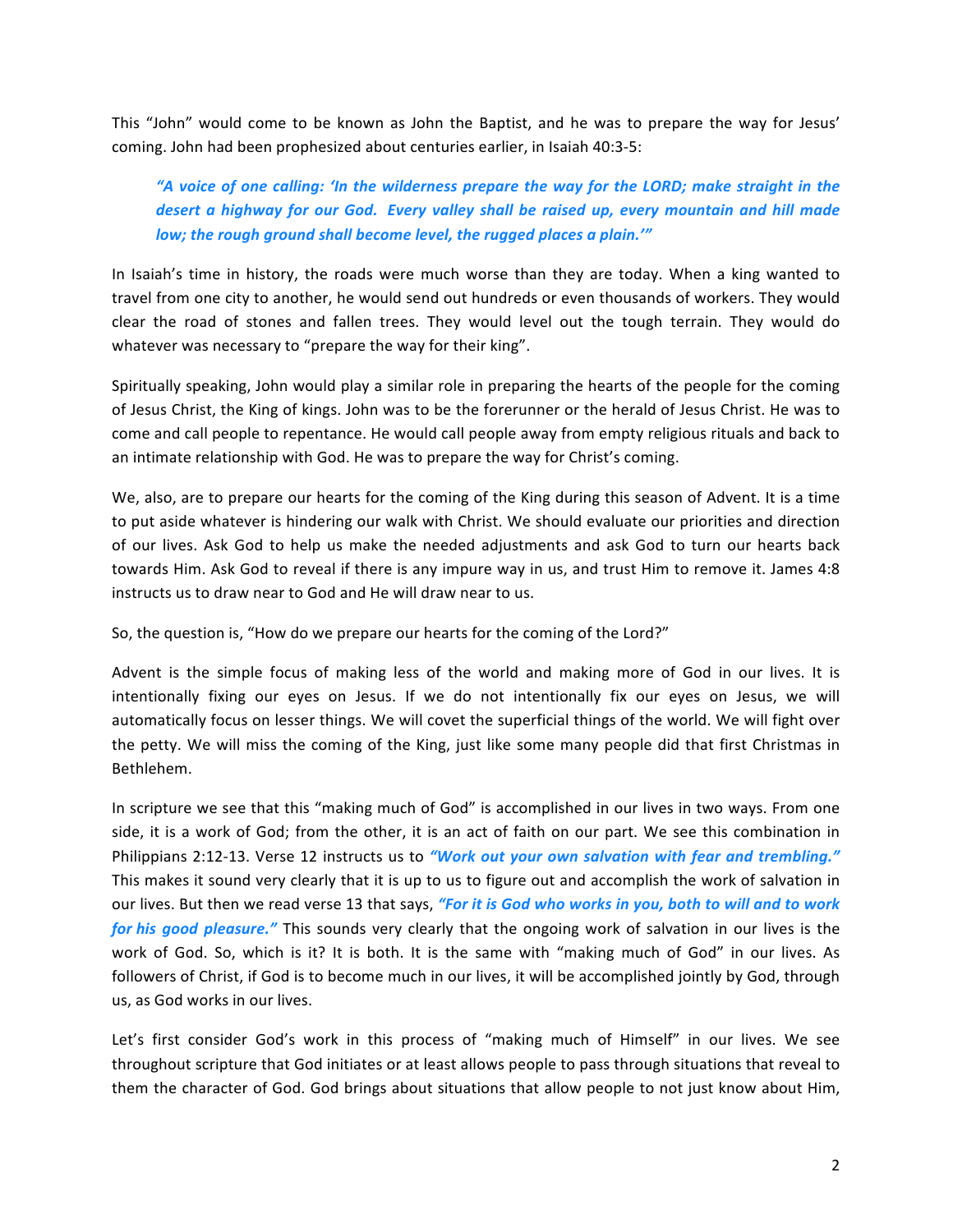but to know who God is by firsthand experience. That is our confidence. In John 5:17, we read that God the Father is always working. In Romans 8:28-29, we see that God works all things for the good of those who love Him and are called according to His purposes.

God loves us. He is most glorious. He is worth more than anything else in this world. The greatest gift He can give us is Himself. Any other gift would not be an expression of ultimate love, because any other gift would be less than ultimate. Because of this, God "makes much of Himself" in our lives by ushering us through life situations that stretch our faith and directly confront the idols in our hearts. It was similar to the rich young ruler that Jesus encountered in Mark 10:17-22. The rich young ruler thought that he was righteous and a good religious person, but Jesus new that money was an idol in the young man's heart. So, what did Jesus do? Verse 21 says this, "Looking at him, Jesus felt a love for him and said to *him, 'One thing you lack: go and sell all you possess and give to the poor, and you will have treasure in heaven;* and come, follow Me." God, at times, does something similar to us. For the sake of salvation and for being made like Christ, He sets in place life situations that directly confront and challenge the veracity of our idols in which we have placed our trust. Our sin is revealed. We then turn to Christ for deliverance and realize the greatness of our God.

We see the same truth in Moses' story as he was used to bring the children of Israel out of slavery in Egypt (Exodus 7-12). God sent 10 plagues in Egypt that directly came against the supposed gods of Egypt. God turned the water to blood to show Himself to be mightier than **Hapi**, the Egyptian god of the Nile. Next, God brought a plague of frogs to show Himself to be mightier than **Heket**, the Egyptian goddess of fertility, water, and renewal. Heket, the Egyptian goddess, even had the head of a frog. Next, God brought lice from the dust of the earth, thus showing Himself to be more powerful than the supposed Egyptian god Geb, who was believed to be over the dust of the earth. Next, God brought a plague of flies, showing Himself mightier than Khepri, the Egyptian god of creation and movement of the Sun, who had the head of a fly. Next, God brought the death of cattle and livestock across the kingdom of Egypt, to show Himself to be mightier than **Hathor**, the Egyptian goddess of love and protection. Usually, this Egyptian goddess was depicted with the head of a cow. God continued His assault on the gods of Egypt by causing ashes to turn to boils and sores. This was to show Himself mightier than **Isis**, the Egyptian goddess of medicine and peace. God then turned His focus against **Nut**, the Egyptian goddess of the sky. God brought hail that rained down in the form of fire. To show Himself mightier than **Seth**, the Egyptian god of storms and disorder, God brought locusts from the sky. In direct confrontation to the claims of **Ra**, the sun god, God brought three days of complete darkness. Finally, God came against **Pharaoh** himself, who was believed to be the greatest Egyptian god of all. God brought death to all firstborns in Egypt, including Pharaoh's son, and there was nothing that Pharaoh or any other Egyptian gods could do to stop Him.<sup>1</sup>

In Exodus 6:7, we see God's goal. God tells Moses to tell the people of Israel, *"I will take you to be my people, and I will be your God, and you shall know that I am the Lord your God, who has brought you out from under the burdens of the Egyptians."*

<u> 1989 - Jan Samuel Barbara, margaret e</u>

**<sup>1</sup>** http://www.stat.rice.edu/~dobelman/Dinotech/10\_Eqyptian\_gods\_10\_Plagues.pdf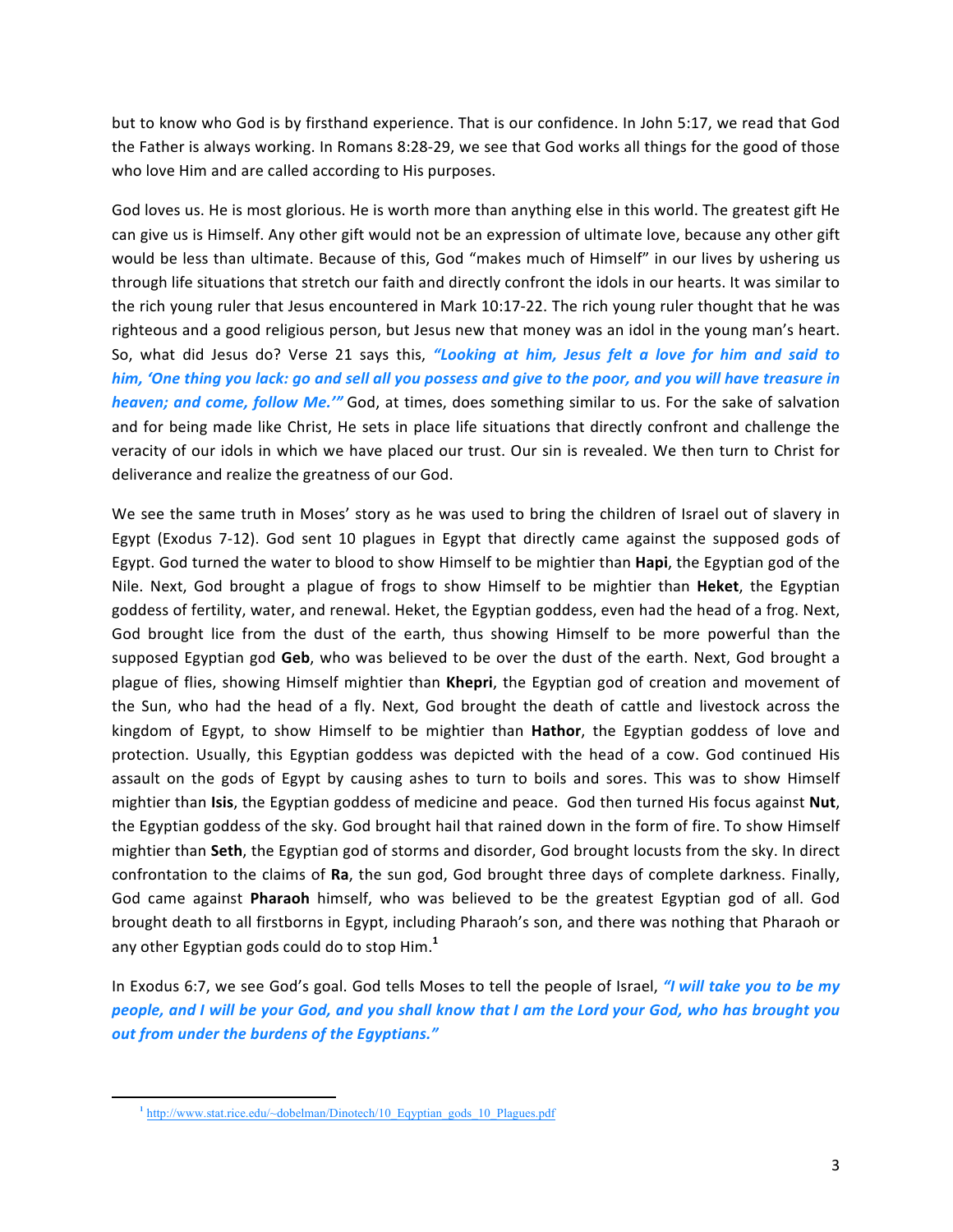In Exodus 7:5, we find a secondary goal: "That the Egyptians shall know that I am the LORD, when I stretch out my hand against Egypt and bring out the people of Israel from among them."

God was coming against false gods and idols in whom the people trusted, for the purpose that they would know that Yahweh God was truly the Lord, God of all.

Today God does the same with us. He comes against any false hope or idol in which we trust or by which we are enslaved. He works in our lives to make much of Himself and less of the things of the world. God is of most worth, so the greatest gift He can give to us this Christmas, or any day, is Himself. He will use poverty, to show us that He is our Provider. He will use an uncertain future, so that we may know Him as our sovereign God, everlasting to everlasting. He will allow times of stress and chaos, so that we might experience Him as the Prince of Peace. He will allow conviction of sin, so that we may be humbled and driven to Him as Savior and our Sacrificial Lamb who has paid for our sin. He will bring about times when we don't have any idea what to do next, so we might finally know Him as the All-Sufficient One.

There is none great than our God, our Heavenly Father. God works to "make much of Himself" in our lives, but He calls us to work with Him in "making much of God" in our lives. Yes, God sets the stage as He works in and through our lives, but He then gives clear instructions on how we can work with Him in this process.

As we read in Hebrews 12:1-3, "Let us throw off everything that hinders and the sin that so easily *entangles. And let us run with perseverance the race marked out for us, fixing our eyes on Jesus, the pioneer and perfecter of faith."*

We are to throw aside anything in our lives that hinders our Christian walk. We are to put away any sin that so easily entangles. Then we are to run with perseverance the race marked out for us, but here is the key, "fixing our eyes on Jesus". It is an intentional "fixing our eyes on Jesus". It will not come accidently. We must, by the grace and power of God, make less of the world and make more of Christ in our lives.

At times our minds are fixated on money, image, pleasure, success or even lust. We are focused on the wrong things. We are making much of the world and little of God. We are believing too many advertisements. Listening to too many worldly opinions. Following what is trending as if it is the true measure of what is important in our world.

We so easily get distracted and begin to focus our minds on the temptations and struggles of this world. You could even say that we are meditating on the wrong things. Have you ever been in a situation where you are having difficulties with a person or a situation and you cannot get it out of your mind? You think about it at work. You think about it at lunch. You think about it when you lie in bed in the middle of the night. It drains us. We begin to worry. We become bitter. We become depressed, and in our mind the situation grows bigger and bigger and bigger. We lose perspective and the struggle becomes this giant of a problem that leaves us hopeless and in despair.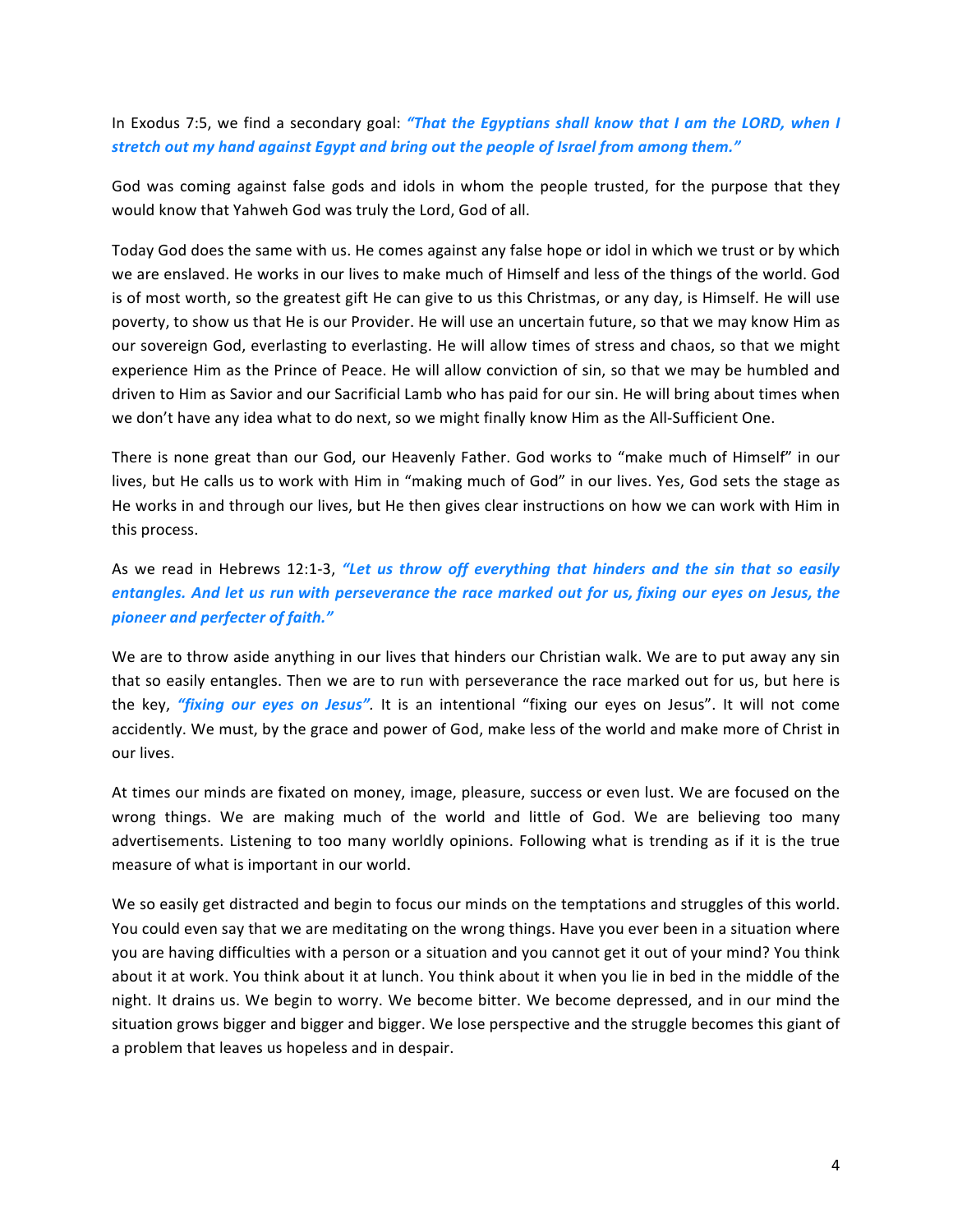What has happened? We have taken our eyes off Christ and turned our attention to the things of the world. We have made much of the world and little of God . . . and it leaves us feeling abandoned and afraid, but we are not abandoned.

God has not changed. He is as near and able as He has ever been. We are still His children and He is still our Father. He is still the most valuable and worthy One in the whole universe, but we must intentionally fix our eyes on Him, or we will continue to live like the helpless orphan street child, instead of the safe child of the King which we are.

You see the power of fixing one's eyes on God throughout scripture. In 1 Samuel 17, the Israelite army sees the giant Goliath and is dominated by fear. David, the shepherd boy, sees the same giant, but in comparison to God. David runs to the battle and victory, knowing that His God is so much bigger than the giant who stands before him.

In Luke 8:43-48, we see the story of the woman who had had an issue of blood for twelve years. She had spent all of her money on physicians who could not heal her. Because of her issue with blood, she was seen as "unclean" and would cause anyone else to become "unclean" if she touched them. In spite of this, she pushed her way through a large crowd just to get to Jesus. She risked abuse from the crowd if they found out what she was doing, but in that moment her mind was fixed on Jesus and it drove her to action. Her fear of the world was dwarfed by her faith in Christ, and once she touched the hem of Jesus' garment she was healed.

Do we not see that when we make much of God, everything else falls into its proper perspective? I am not saying that our problems are not big, I am just saying that our God is bigger. When we make much of God, it rearranges our priorities. When we make much of God, it moves us to obedience. When we make much of God, it brings us peace. When we make much of God, we find contentment, courage and we pray as our first option, not our last.

So how do we make much of God? How do we intentionally fix our eyes on Him? How do we relate with God in such a way that it changes our perspective on everything else? We find some helpful words in Philippians 4:4-9:

*"Rejoice in the Lord always. I will say it again: Rejoice!* <sup>5</sup> Let your gentleness be evident to all. *The Lord is near.* <sup>6</sup>Do not be anxious about anything, but in every situation, by prayer and *petition, with thanksgiving, present your requests to God.<sup>7</sup> And the peace of God, which transcends all understanding, will guard your hearts and your minds in Christ Jesus."*

How can we rejoice? How can we be gentle instead of harsh or critical? How can we not worry? How can we know peace? By focusing on the fact that the Lord is near. Then, as a result, we pray to Him, we entrust to Him, we rest in Him, we thank Him, we make much of Him because He is faithful and able to deliver us. This fixing our eyes on Christ will bring any situation into its right perspective, and as we trust in Him God will grant a peace that is beyond our understanding. It is not saying that we will not suffer or struggle. It is only saying that we will not suffer or struggle alone. We now have One to call out to when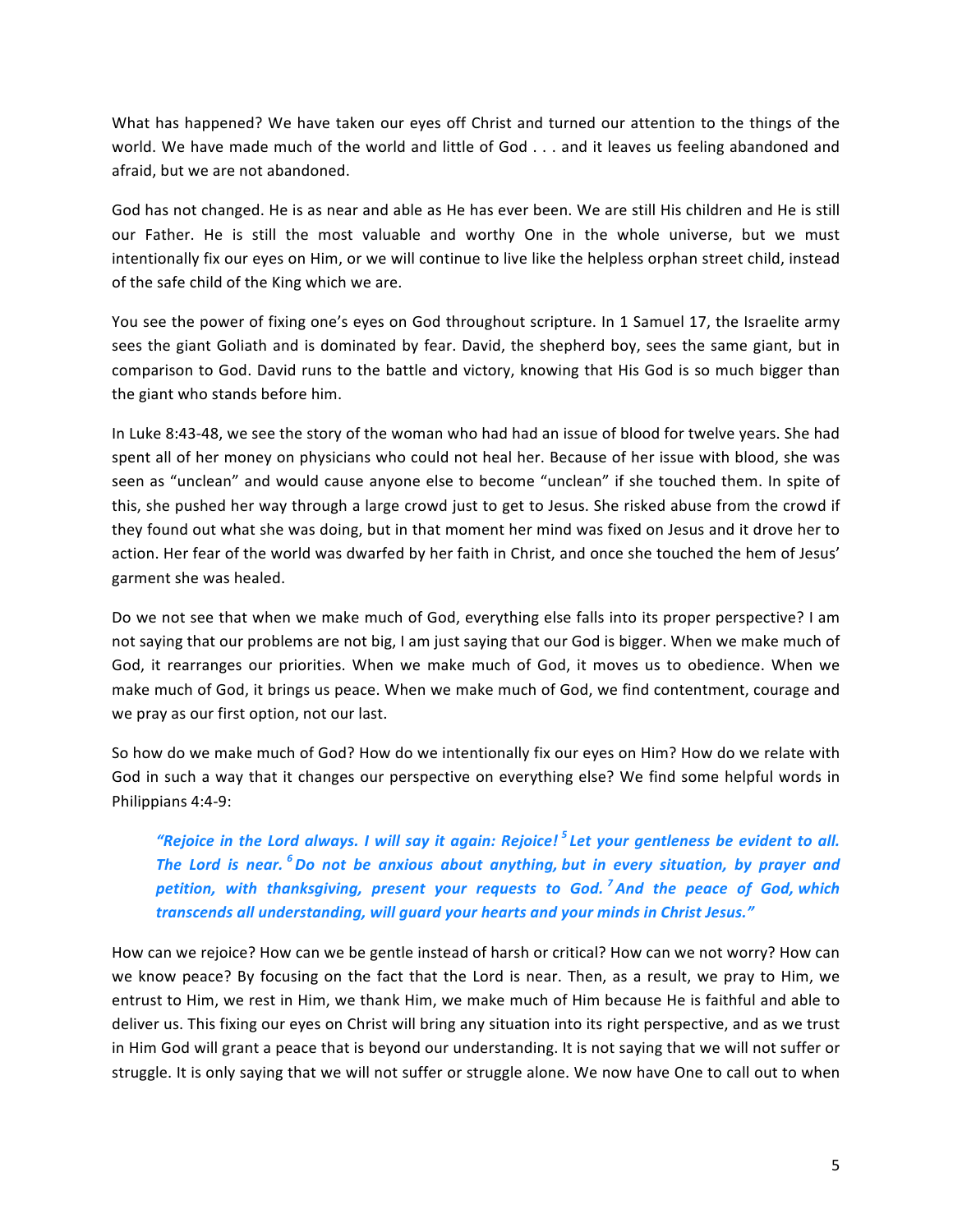all seems lost. God is near and we are His. As we fix our eyes on Him our perspective of life situations changes, because He is by our side.

In the following verse, Paul goes on to instruct us on how to meditate rightly:

*" <sup>8</sup> Finally, brothers and sisters, whatever is true, whatever is noble, whatever is right, whatever is* pure, whatever is lovely, whatever is admirable—if anything is excellent or praiseworthy *think about such things.* <sup>9</sup>Whatever you have learned or received or heard from me or seen in me-put it into practice. And the God of peace will be with you."

This is intentionally "setting our mind on the things above" (Colossians 3:1-3). Our thoughts are often drawn to the negative, selfish or worrisome thoughts, but Paul is instructing the believers to intentionally step away from the thought patterns of the flesh and think on that which is excellent and praiseworthy. 2 Corinthians 10:5 refers to this as "taking every thought captive". This could be immersing yourself in God's Word and biblical teaching. It could be setting aside some time to rest with meaningful worship music. It could be spending time with godly brothers and sisters for godly counsel. It could mean going on a walk in the mountains, focusing your heart on a meaningful passage of scripture or the greatness of our Creator. It could be journaling about all that you are thankful for. You might ask God to search your heart to see if there is anything impure in your heart or if there is a sin that is keeping you from God's best.

It could be as simple as a special Bible verse on your bathroom mirror or a bracelet that draws your mind back to Christ every time you see it. It could be adding a brief devotional time during your lunchtime to help you get through the second half of the day, focused on Christ.

Today, in our modern world we live such hurried lives where technology even reaches into our private moments. It could be during this Christmas season that we block off some time to be alone, or at least some unplugged and unhurried time with God and family as a form of Sabbath or rest. Even in the midst of our Christmas celebration, can we turn our children's attention more towards Christ by visiting *Belenes* here in Madrid, or something like the life size *Belén* in El Escorial that is several blocks long, or reading the Christmas story together as a family and then discussing it?

Advent is a time to prepare the way for the coming of the Lord. May we use these days to draw back from the rush, the noise, the stress of our lives, and once again allow God to turn our hearts back towards Himself. Today, purpose in your mind to throw off everything that hinders you from drawing near to Christ and to fix your eyes on Jesus, not as an optional pursuit but as a necessity. Take whatever steps are necessary to set your mind on that which is true, noble, right, pure, lovely and admirable. Take every thought captive and set your mind on things above. As we make much of God and fix our eves on Jesus, the way will be prepared to receive the coming King.